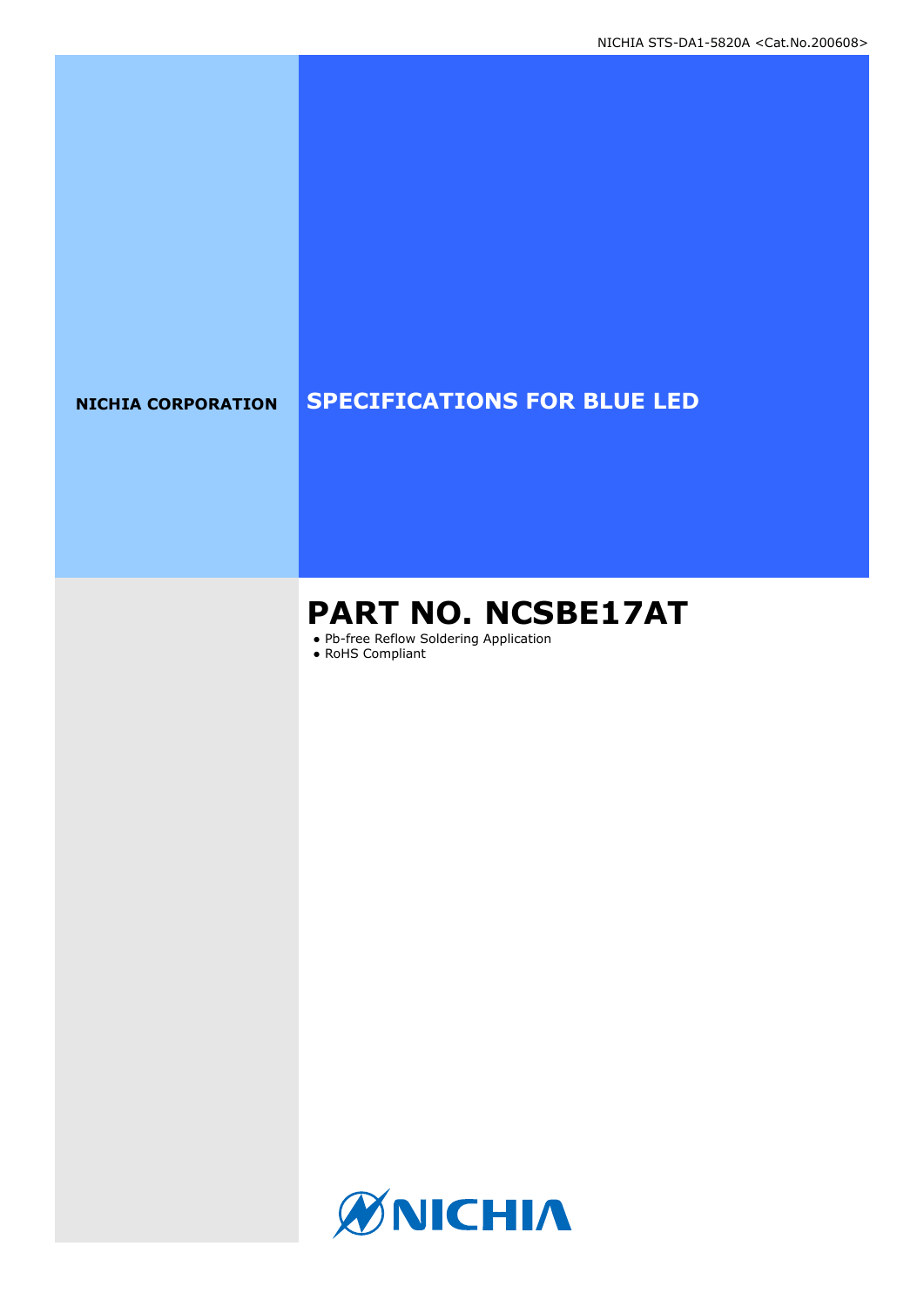# SPECIFICATIONS

### (1) Absolute Maximum Ratings

| Item                         | Symbol                      | Absolute Maximum Rating | Unit |
|------------------------------|-----------------------------|-------------------------|------|
| <b>Forward Current</b>       | ΙF                          | 700                     | mA   |
| <b>Pulse Forward Current</b> | $I_{FP}$                    | 1000                    | mA   |
| Reverse Voltage              | Vr                          | 5                       |      |
| Power Dissipation            | P <sub>D</sub>              | 2.31                    | W    |
| Operating Temperature        | $\mathsf{T}_{\mathsf{oor}}$ | $-40 \sim 100$          | °C   |
| Storage Temperature          | $\mathsf{T}_{\mathsf{stq}}$ | $-40 \sim 100$          | °C   |
| Junction Temperature         | Т١                          | 135                     | °C   |

\* Absolute Maximum Ratings at  $T_c = 25$ °C.

\* IFP conditions with pulse width ≤10ms and duty cycle ≤10%.

### (2) Initial Electrical/Optical Characteristics

| Item                      |   | Symbol         | Condition     | Typ   | <b>Max</b>      | Unit |
|---------------------------|---|----------------|---------------|-------|-----------------|------|
| Forward Voltage           |   | VF             | $I_F = 350mA$ | 3.0   |                 |      |
| <b>Reverse Current</b>    |   | 1R.            | $V_R = 5V$    |       |                 | μA   |
| Luminous Flux             |   | $\Phi_{\rm v}$ | $I_F = 350mA$ | 42    |                 | lm   |
|                           | X |                | $I_F = 350mA$ | 0.126 | $\qquad \qquad$ |      |
| Chromaticity Coordinate   |   |                | $I_F = 350mA$ | 0.078 |                 |      |
| <b>Thermal Resistance</b> |   | $R_{\theta$ JC |               | 0.8   | 1.6             | °C/W |

 $*$  Characteristics at T<sub>c</sub>=25°C.

\* Luminous Flux value as per CIE 127:2007 standard.

- \* Chromaticity Coordinates as per CIE 1931 Chromaticity Chart.
- \* The thermal resistance value (RθJC) is used to perform logical analysis (e.g. computer-based thermal analysis simulation) and represents a thermal resistance between the die to the Tc measurement point (PCB used: Aluminum PCB t=1.5mm, Insulating layer t=0.12mm).

\* For more details on thermal resistance, see CAUTIONS, (6) Thermal Management.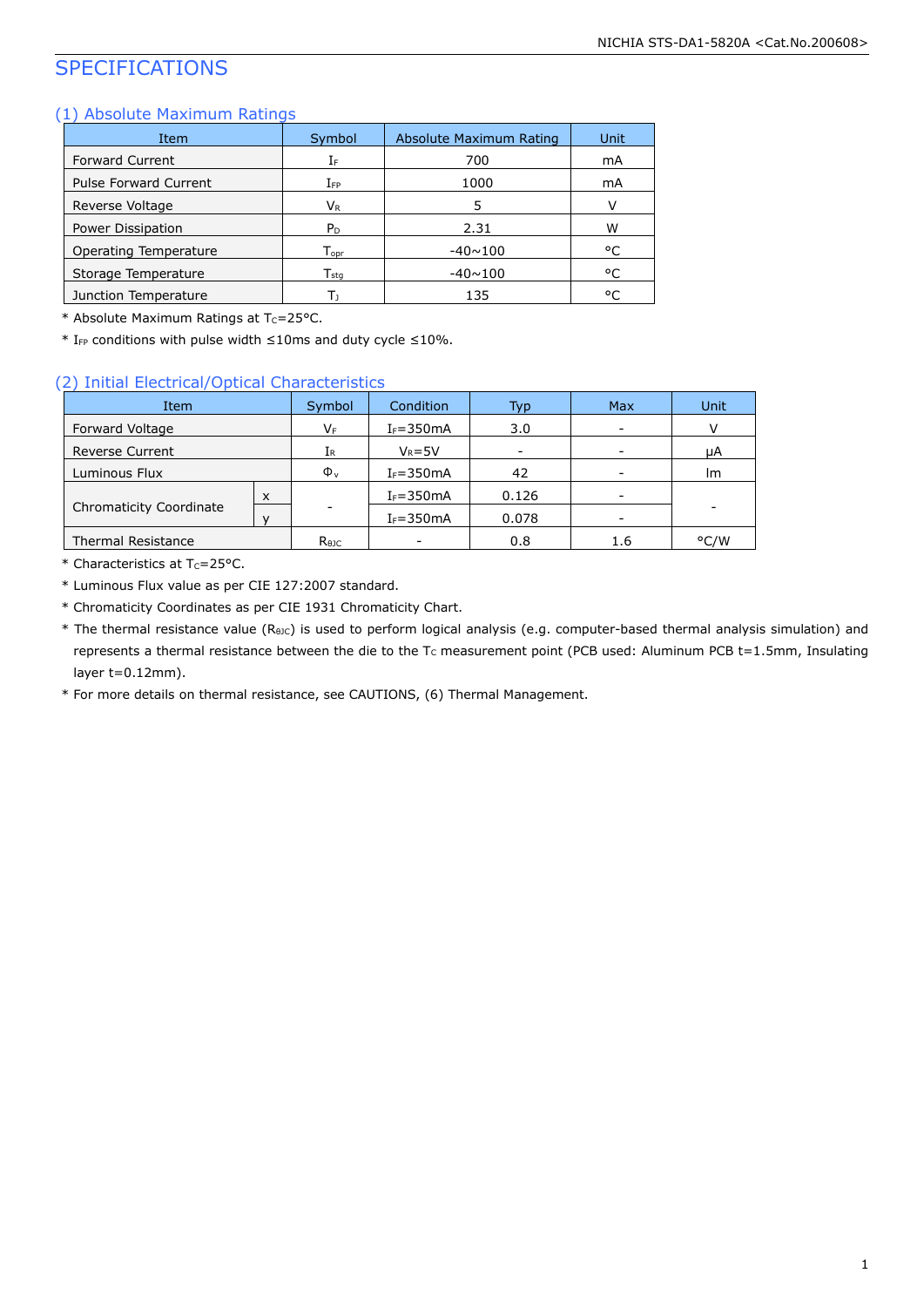# RANKS

| Item                   | Rank | Min | <b>Max</b> | Unit |  |
|------------------------|------|-----|------------|------|--|
| Forward Voltage        | M21  | 3.2 | 3.3        |      |  |
|                        | M1   | 3.0 | 3.2        |      |  |
|                        | L2   | 2.8 | 3.0        | v    |  |
|                        | L12  | 2.7 | 2.8        |      |  |
| <b>Reverse Current</b> |      |     | 50         | μA   |  |
|                        | D035 | 35  | 55         | lm   |  |
| Luminous Flux          | D030 | 30  | 50         |      |  |

Color Ranks

|   | Rank W010 |        |        |        |        |        |  |
|---|-----------|--------|--------|--------|--------|--------|--|
| x | 0.1480    | 0.1355 | 0.1241 | 0.1096 | 0.1360 | 0.1610 |  |
|   | 0.0260    | 0.0399 | 0.0578 | 0.0868 | 0.0996 | 0.0476 |  |

|   | Rank W011 |        |        |        |        |        |  |
|---|-----------|--------|--------|--------|--------|--------|--|
| x | 0.1220    | 0.1096 | 0.0900 | 0.1180 | 0.1360 | 0.1480 |  |
|   | 0.0620    | 0.0868 | 0.1370 | 0.1598 | 0.0996 | 0.0746 |  |

 $*$  Ranking at Tc=25°C.

\* Forward Voltage Tolerance: ±0.05V

\* Luminous Flux Tolerance: ±6%

\* Chromaticity Coordinate Tolerance: ±0.006

\* LEDs from the above ranks will be shipped. The rank combination ratio per shipment will be decided by Nichia.

### Luminous Flux Ranks by Color Rank

| Color Coordinates | Luminous Flux |
|-------------------|---------------|
| W010              | DU3U          |
| W011              | DU35          |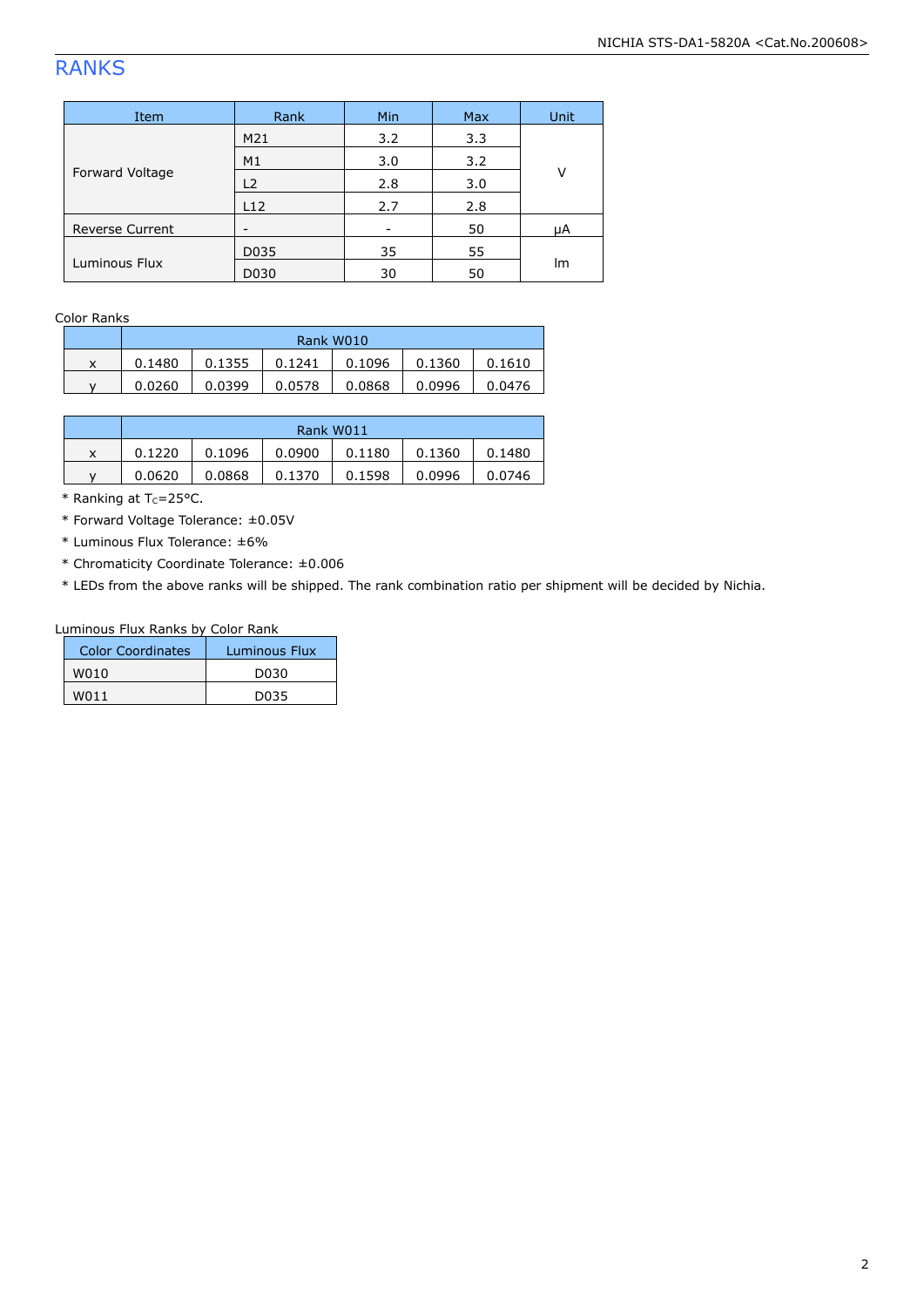# CHROMATICITY DIAGRAM

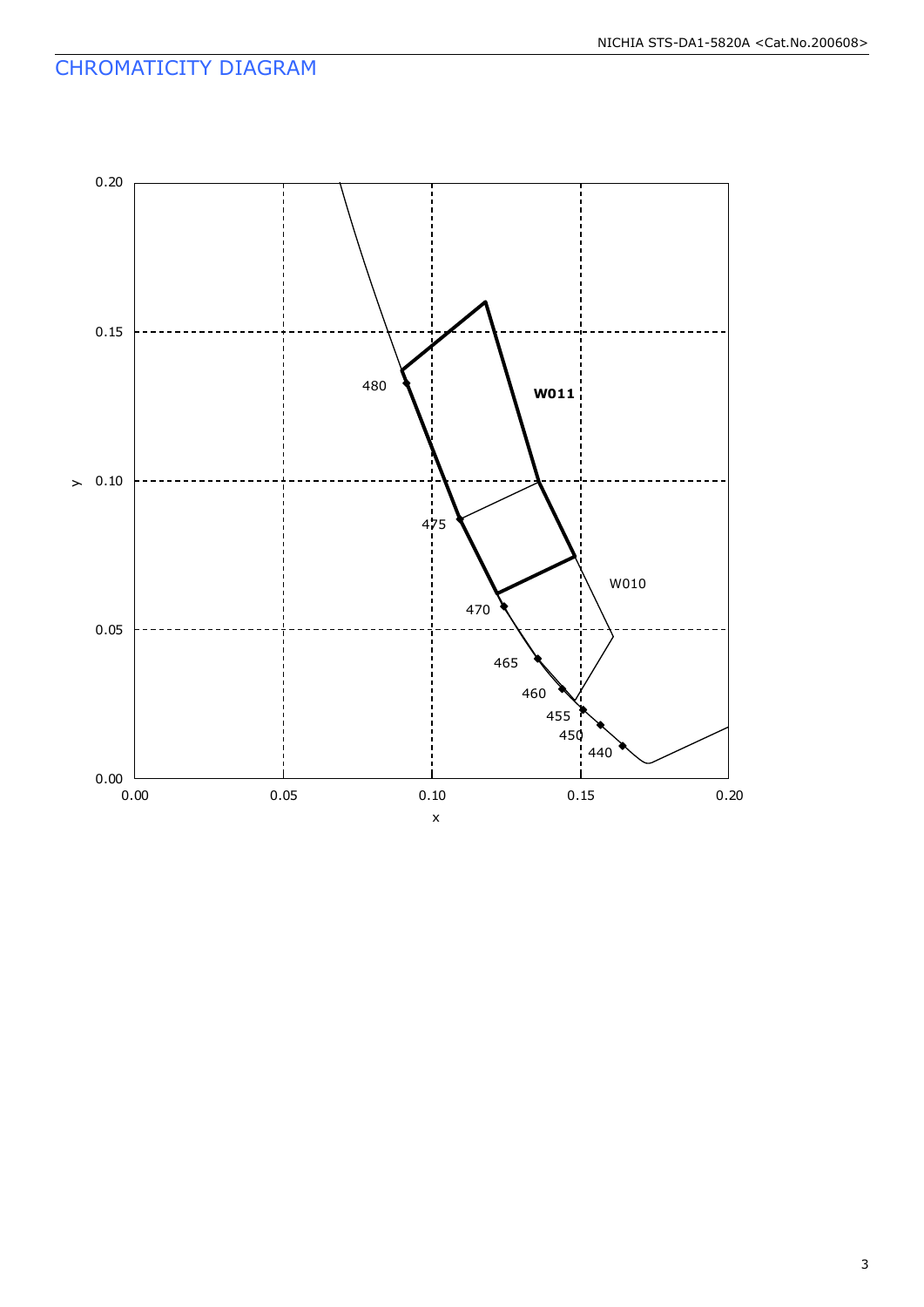# OUTLINE DIMENSIONS

Part No. NCSxE17A

No. STS-DA7-13877B<br>(単位 Unit: mm,公差 Tolerance: ±0.1)











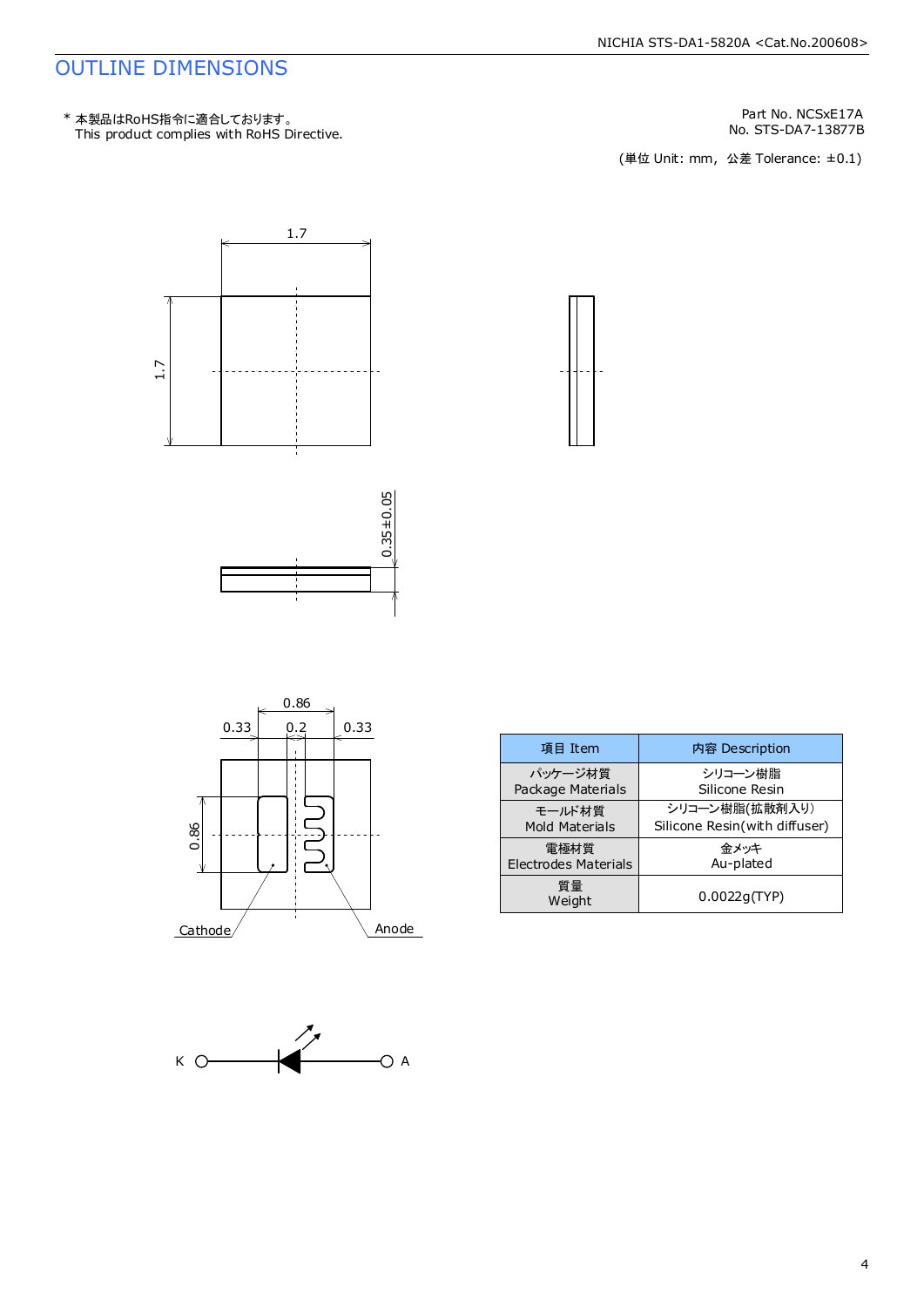# SOLDERING

• Reflow Soldering Condition(Lead-free Solder)



● Recommended Soldering Pad Pattern



(単位 Unit: mm)

- \* This LED is designed to be reflow soldered to a PCB. If dip soldered or hand soldered, Nichia will not guarantee its reliability.
- \* Reflow soldering must not be performed more than twice.
- \* When cooling the LEDs from the peak temperature a gradual cooling slope is recommended; do not cool the LEDs rapidly.
- \* During reflow soldering, the heat and atmosphere in the reflow oven may cause the optical characteristics to degrade. In particular, reflow soldering performed with an air atmosphere may have a greater negative effect on the optical characteristics than if a nitrogen atmosphere is used; Nichia recommends using a nitrogen reflow atmosphere.
- \* This LED uses a silicone resin for the encapsulating resin; the silicone resin is soft. If pressure is applied to the silicone resin, it may cause the resin to be damaged, chipped, delaminated and/or deformed. If the resin is damaged, chipped, delaminated and/or deformed, it may cause the internal connection to fail causing a catastrophic failure (i.e. the LED not to illuminate) and/or reliability issues (e.g. the LED to corrode and/or to become dimmer, the color/directivity to change, etc.). Ensure that pressure is not applied to the encapsulating resin.
- \* Once the LEDs have been soldered to a PCB, it should not be repaired/reworked.
- \* When soldering, do not apply stress to the LED while the LED is hot.
- \* When using an automatic pick-and-place machine, choose an appropriate nozzle for this LED.
- \* The soldering pad pattern above is a general recommendation for LEDs to be mounted without issues; if a high degree of precision is required for the chosen application (i.e. high-density mounting), ensure that the soldering pad pattern is optimized.
- \* When flux is used, it should be a halogen free flux. Ensure that the manufacturing process is not designed in a manner where the flux will come in contact with the LEDs.
- \* Ensure that there are no issues with the type and amount of solder that is being used.
- \* This LED has all the electrodes on the backside; solder connections will not be able to be seen nor confirmed by a normal visual inspection. Ensure that sufficient verification is performed on the soldering conditions prior to use to ensure that there are no issues.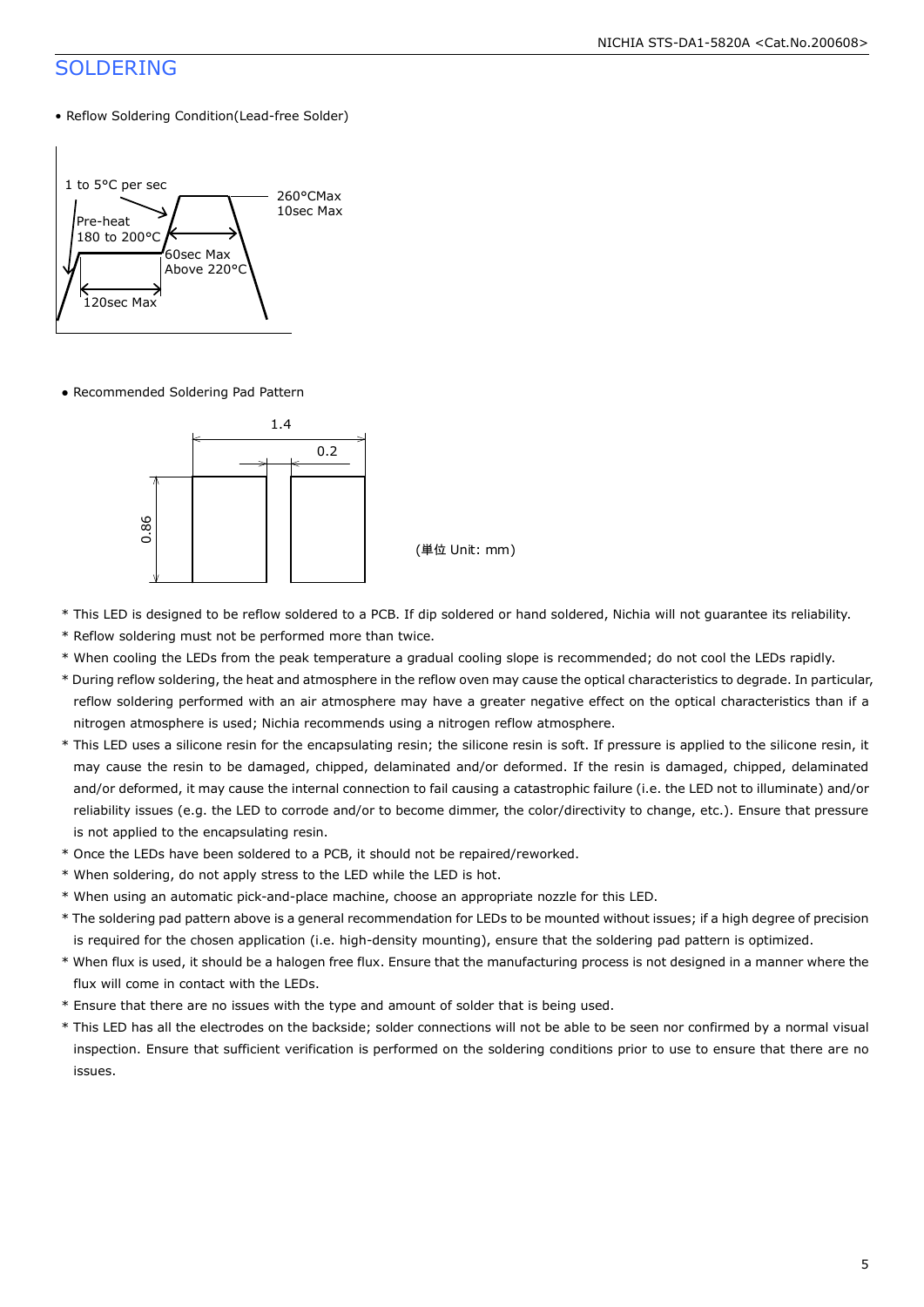# TAPE AND REEL DIMENSIONS

Label



6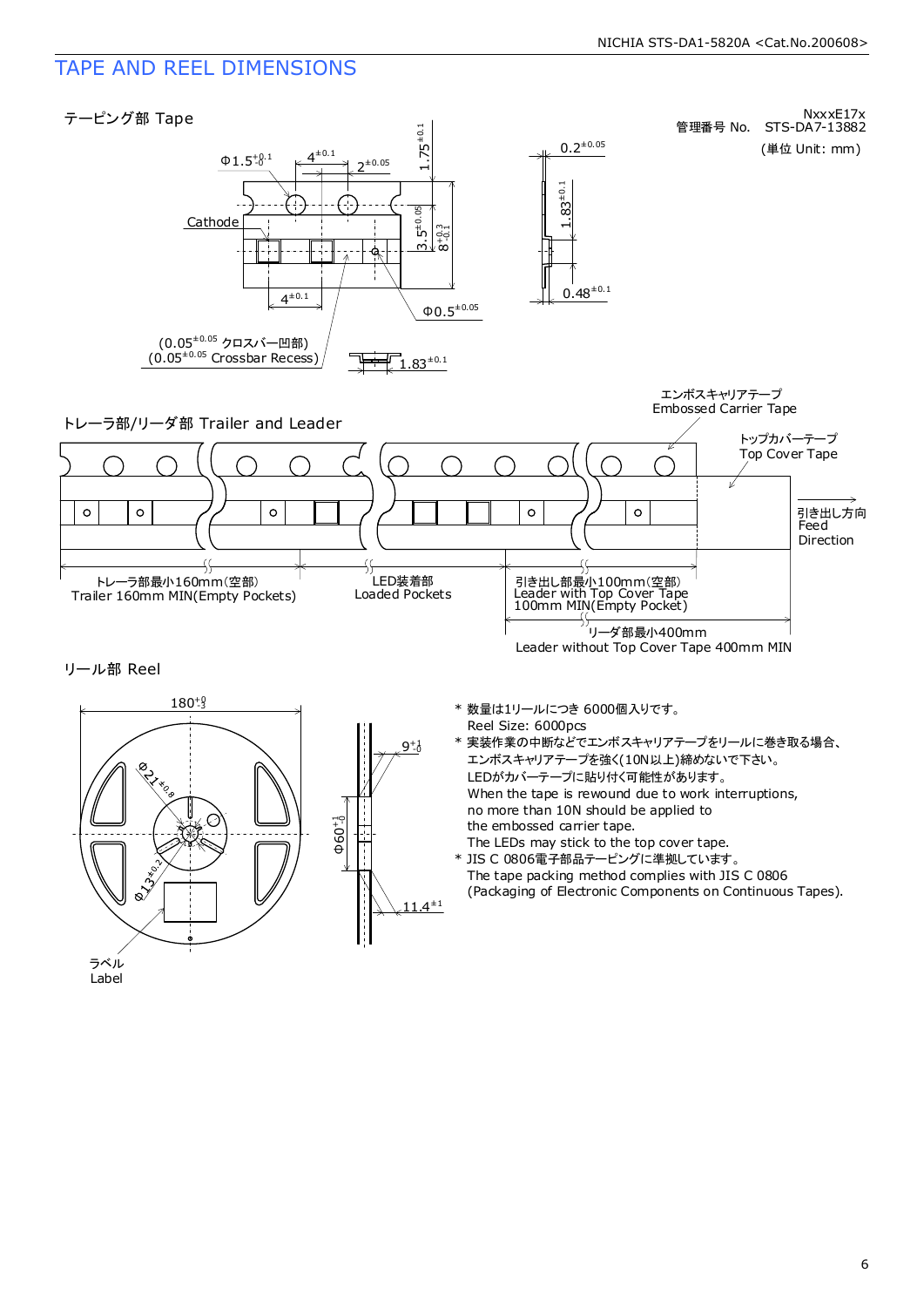# PACKAGING - TAPE & REEL

Reels are shipped with desiccants in heat-sealed moisture-proof bags. シリカゲルとともにリールをアルミ防湿袋に入れ、熱シールにより封をします。

No. STS-DA7-4989C Part No. Nxxxxxxx



Label ラベル  $\mathscr{U}$ NICHIA XXXX LED **Nxxxxxxx** \*\*\*\*\*\*\* YMxxxx-RRR  $\frac{25}{\text{ROHS}}$ 

Moisture-proof bags are packed in cardboard boxes with corrugated partitions. アルミ防湿袋を並べて入れ、ダンボールで仕切ります。

# '∈ Nichia LED



- 客先型名を\*\*\*\*\*\*\*\*で示します。<br>客先型名が設定されていない場合は空白です。 If not provided, it will not be indicated on the label. \*\*\*\*\*\*\* is the customer part number. \*
- For details, see "LOT NUMBERING CODE" in this document. ロット表記方法についてはロット番号の項を<br>参照して下さい。 \*
- The label does not have the RANK field for un-ranked products. ランク分けがない場合はランク表記はありません。 \*
- Products shipped on tape and reel are packed in a moisture-proof bag. They are shipped in cardboard boxes to protect them from external forces during transportation. 本製品はテーピングしたのち、輸送の衝撃から保護するためダンボールで梱包します。 \*
- Do not drop or expose the box to external forces as it may damage the products. 取り扱いに際して、落下させたり、強い衝撃を与えたりしますと、製品を損傷させる原因になりますので注意して下さい。 \*
- Do not expose to water. The box is not water-resistant. ダンボールには防水加工がされておりませんので、梱包箱が水に濡れないよう注意して下さい。 \*
- \* Using the original package material or equivalent in transit is recommended. 輸送、運搬に際して弊社よりの梱包状態あるいは同等の梱包を行って下さい。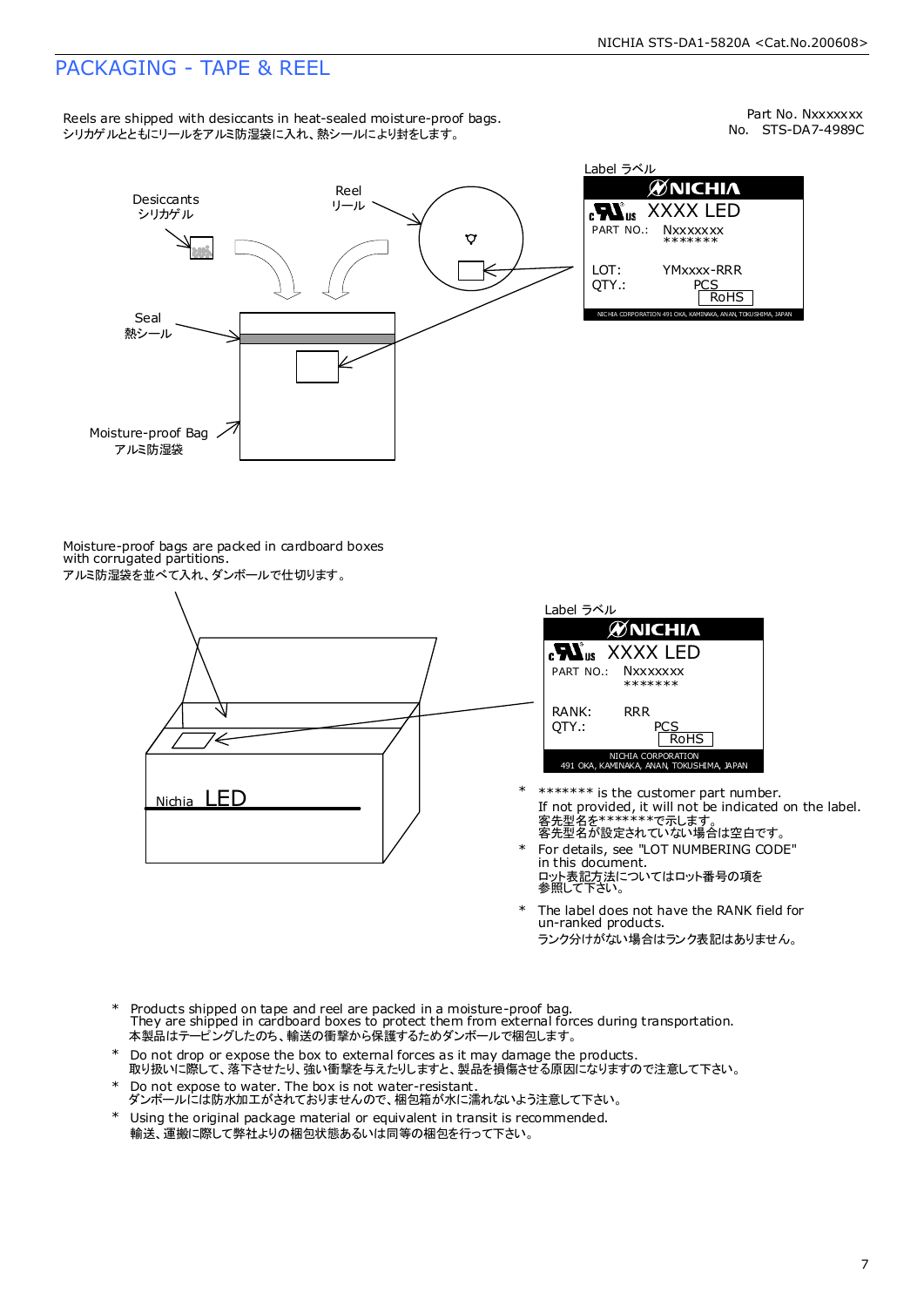# LOT NUMBERING CODE

Lot Number is presented by using the following alphanumeric code.

- YMxxxx RRR
- Y Year

| Year |   |
|------|---|
| 2019 |   |
| 2020 | Κ |
| 2021 |   |
| 2022 | м |
| 2023 | Ν |
| 2024 |   |

### M - Month

| Month         | М | Month | м |
|---------------|---|-------|---|
|               |   |       |   |
| $\mathcal{L}$ | 2 |       |   |
|               |   | Р     |   |
|               |   | 10    | А |
| 5             | 5 | 11    |   |
|               |   | 12    |   |

xxxx-Nichia's Product Number

RRR-Ranking by Color Coordinates, Ranking by Luminous Flux, Ranking by Forward Voltage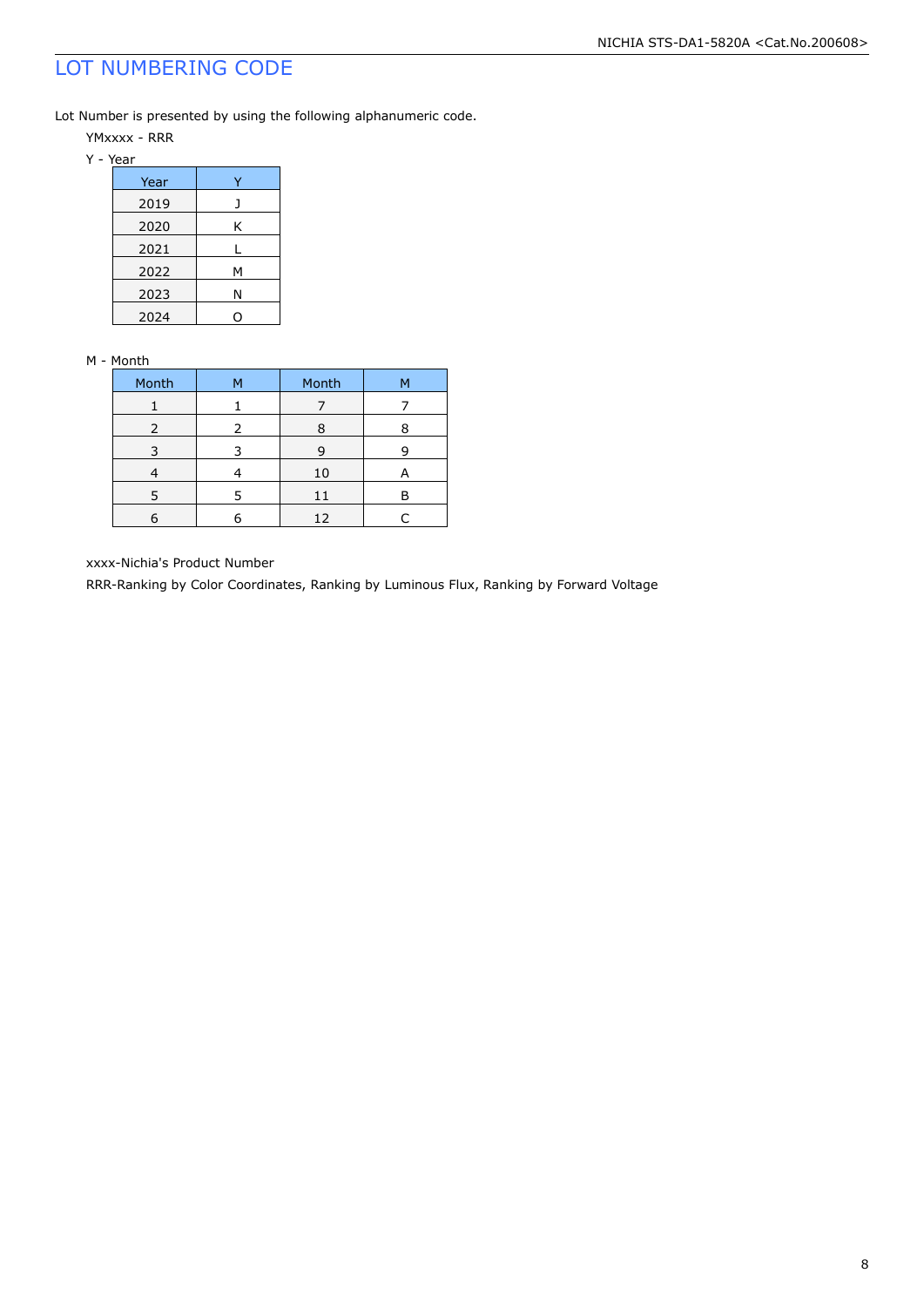# DERATING CHARACTERISTICS

NCSxE17A 管理番号 No. STS-DA7-13881



ケース温度測定部温度-許容順電流特性 **Temperature at Measurement Point on a Case vs Allowable Forward Current**



### デューティー比-許容順電流特性 **Duty Ratio vs Allowable Forward Current**

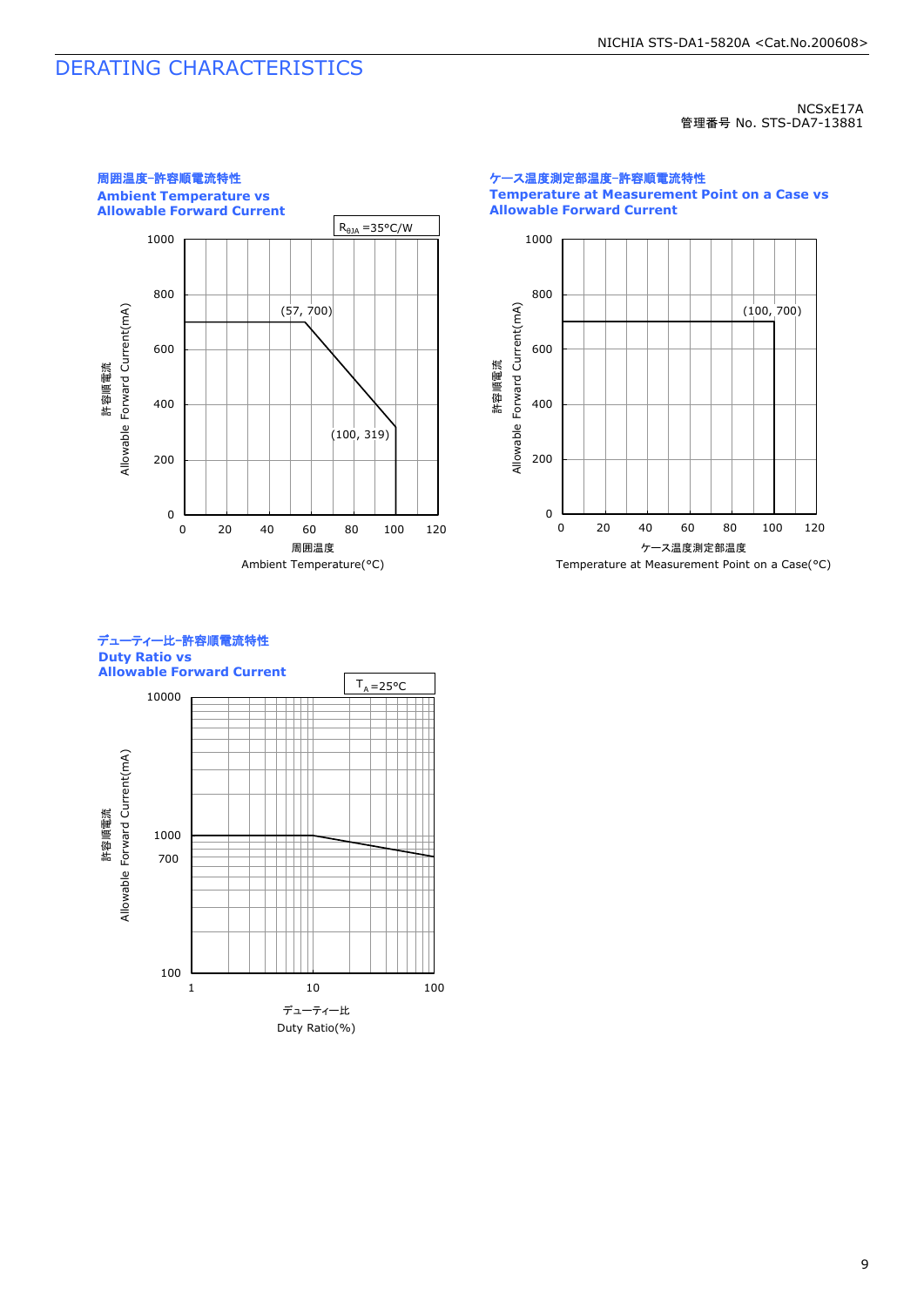# OPTICAL CHARACTERISTICS

\* All characteristics shown are for reference only and are not guaranteed. 本特性は参考です。

Part No. NCSBE17A No. STS-DA7-15962



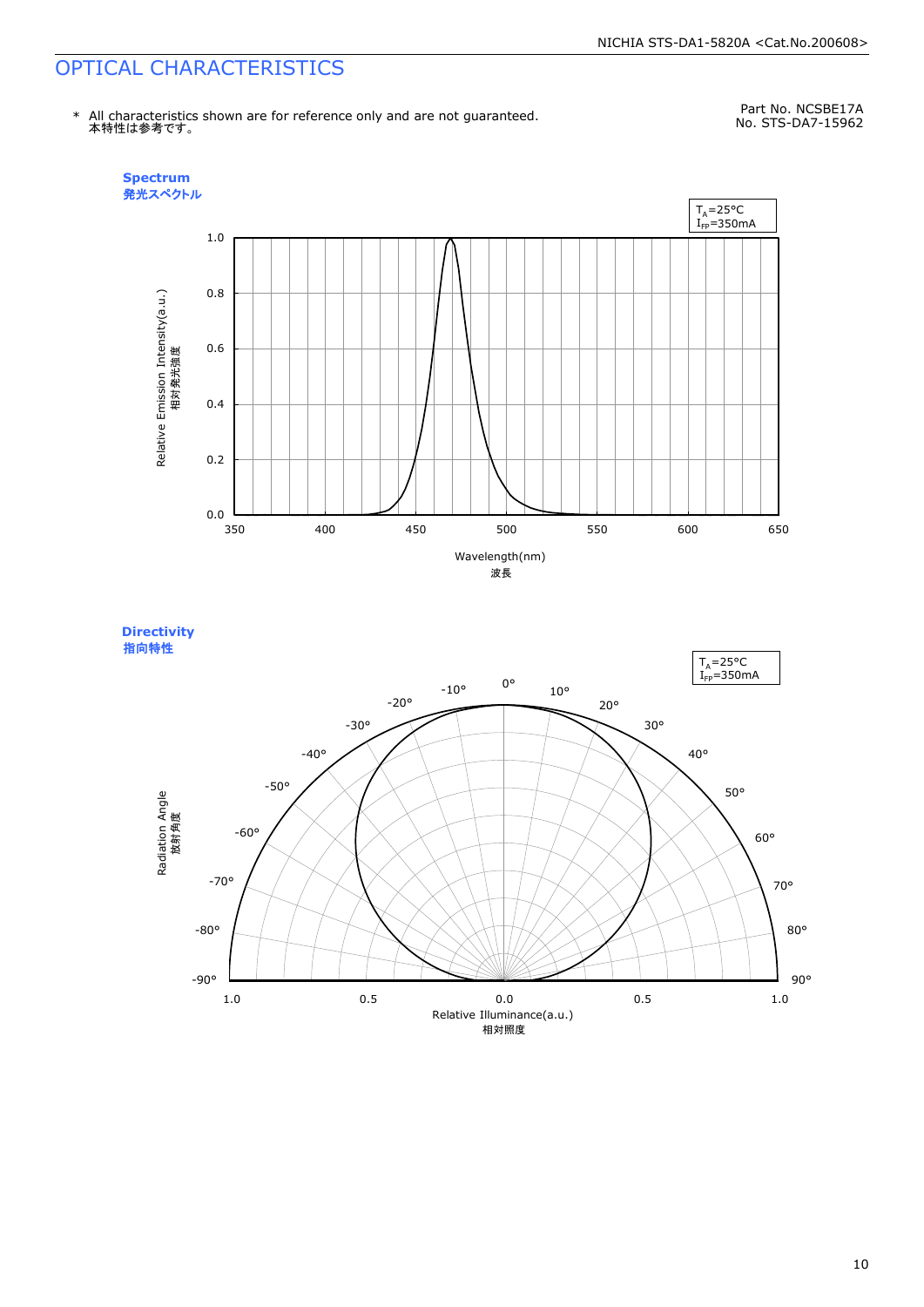# FORWARD CURRENT CHARACTERISTICS / TEMPERATURE CHARACTERISTICS

\* All characteristics shown are for reference only and are not guaranteed. 本特性は参考です。

Part No. NCSBE17A No. STS-DA7-15963

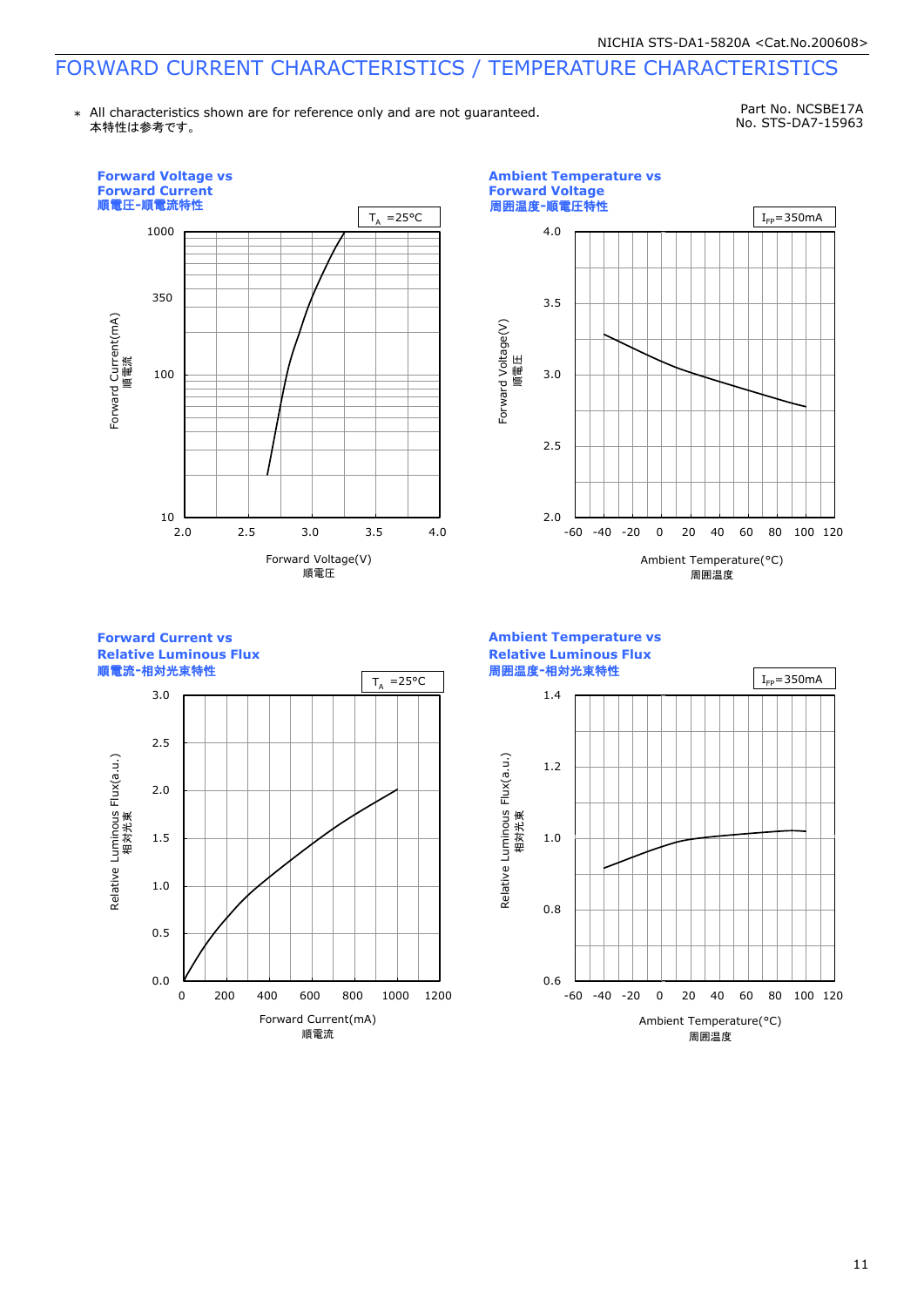# FORWARD CURRENT CHARACTERISTICS / TEMPERATURE CHARACTERISTICS

本特性は参考です。 \* All characteristics shown are for reference only and are not guaranteed.

Part No. NCSBE17A No. STS-DA7-15964



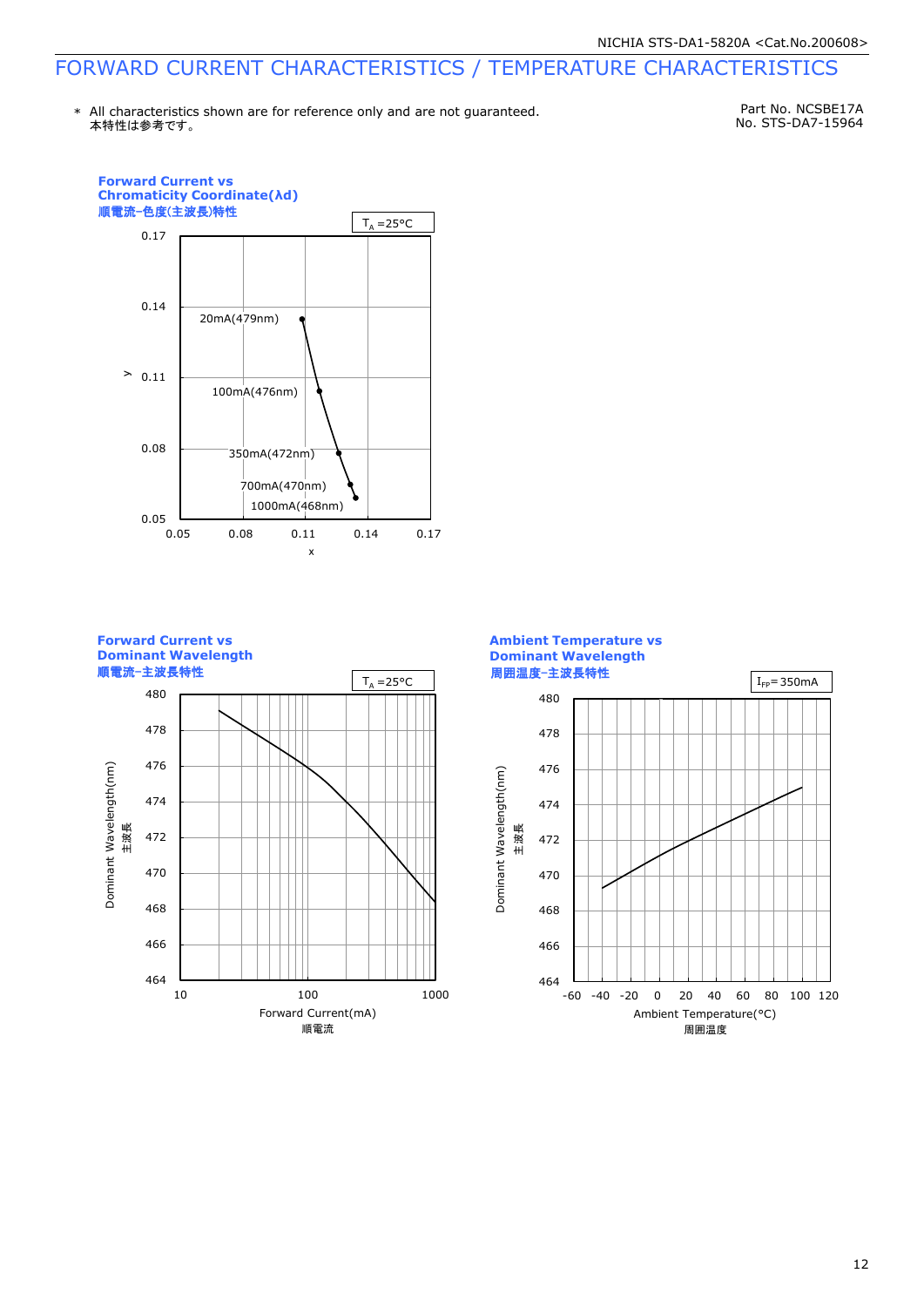# RELIABILITY

### (1) Tests and Results

| <b>Test</b>                                           | Reference<br><b>Standard</b>    | <b>Test Conditions</b>                                                             | <b>Test</b><br>Duration | Failure<br>Criteria<br># | <b>Units</b><br>Failed/Tested |
|-------------------------------------------------------|---------------------------------|------------------------------------------------------------------------------------|-------------------------|--------------------------|-------------------------------|
| Resistance to<br>Soldering Heat<br>(Reflow Soldering) | JEITA ED-4701<br>300 301        | T <sub>sld</sub> =260°C, 10sec, 2reflows,<br>Precondition: 30°C, 70%RH,<br>4weeks  |                         | #1                       | 0/22                          |
| Solderability<br>(Reflow Soldering)                   | JEITA ED-4701<br>303 303A       | $T_{\text{std}} = 245 \pm 5^{\circ}$ C, 5sec,<br>Lead-free Solder(Sn-3.0Ag-0.5Cu)  |                         | #2                       | 0/22                          |
| Temperature Cycle                                     | JEITA ED-4701<br>100 105        | $-40\degree$ C(30min)~25°C(5min)~<br>100°C(30min)~25°C(5min)                       | 100cycles               | #1                       | 0/22                          |
| Moisture Resistance<br>(Cyclic)                       | <b>JEITA ED-4701</b><br>200 203 | 25°C~65°C~-10°C, 90%RH,<br>24hr per cycle                                          | 10cycles                | #1                       | 0/22                          |
| High Temperature<br>Storage                           | JEITA ED-4701<br>200 201        | $T_A = 100$ °C                                                                     | 1000hours               | #1                       | 0/22                          |
| Temperature Humidity<br>Storage                       | JEITA ED-4701<br>100 103        | TA=60°C, RH=90%                                                                    | 1000hours               | #1                       | 0/22                          |
| Low Temperature<br>Storage                            | JEITA ED-4701<br>200 202        | $T_A = -40°C$                                                                      | 1000hours               | #1                       | 0/22                          |
| Room Temperature<br>Operating Life                    |                                 | TA=25°C, IF=700mA<br>Test board: See NOTES below                                   | 1000hours               | #1                       | 0/22                          |
| High Temperature<br>Operating Life                    |                                 | $T_A = 100$ °C, I <sub>F</sub> =300mA<br>Test board: See NOTES below               | 1000hours               | #1                       | 0/22                          |
| Temperature Humidity<br>Operating Life                |                                 | 60°C, RH=90%, IF=650mA<br>Test board: See NOTES below                              | 500hours                | #1                       | 0/22                          |
| Low Temperature<br>Operating Life                     |                                 | $T_A = -40$ °C, I <sub>F</sub> =700mA<br>Test board: See NOTES below               | 1000hours               | #1                       | 0/22                          |
| Vibration                                             | JEITA ED-4701<br>400 403        | 200m/s <sup>2</sup> , 100 $\sim$ 2000 $\sim$ 100Hz,<br>4cycles, 4min, each X, Y, Z | 48minutes               | #1                       | 0/22                          |
| Free Fall                                             |                                 | 3drops from a height of 75cm                                                       |                         | #1                       | 0/22                          |

NOTES:

1) Test board: FR4 board thickness=1.6mm, copper layer thickness=35μm, RθJA≈35°C/W

2) Measurements are performed after allowing the LEDs to return to room temperature.

# (2) Failure Criteria

| Criteria $#$ | Items                    | Conditions    | <b>Failure Criteria</b>       |
|--------------|--------------------------|---------------|-------------------------------|
|              | Forward Voltage( $V_F$ ) | $I_F = 350mA$ | $>$ U.S.L. $\times$ 1.1       |
| #1           | Luminous $Flux(\Phi_v)$  | $I_F = 350mA$ | $<$ L.S.L. $\times$ 0.7       |
|              | Reverse Current $(I_R)$  | $V_R = 5V$    | $>$ U.S.L. $\times$ 2.0       |
| #2           | Solderability            | -             | Less than 95% solder coverage |

U.S.L. : Upper Specification Limit L.S.L. : Lower Specification Limit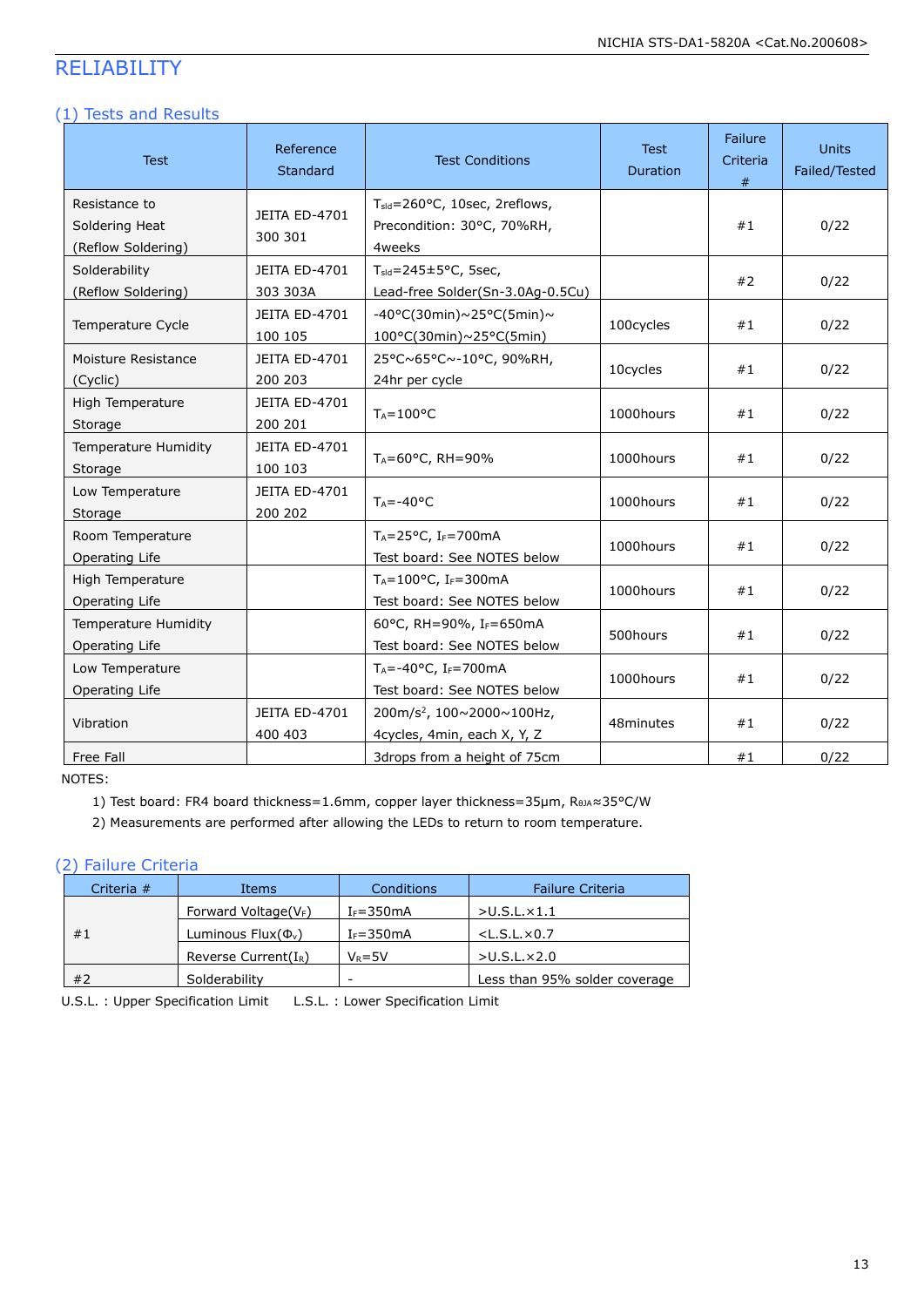# CAUTIONS

### (1) Storage

|         | Conditions                  | Temperature | Humidity | <b>Time</b>                      |
|---------|-----------------------------|-------------|----------|----------------------------------|
|         | Before Opening Aluminum Bag | ≤30°C       | ≤90%RH   | Within 1 Year from Delivery Date |
| Storage | After Opening Aluminum Bag  | ≤30°C       | ≤70%RH   | ≤4weeks                          |

- The storage/packaging requirements for this LED are comparable to JEDEC Moisture Sensitivity Level (MSL) 2a or equivalent. Nichia used IPC/JEDEC STD-020 as a reference to rate the MSL of this LED.
- Ensure that soldering is completed within the storage times detailed above.
- This LED uses a package that could absorb moisture; if the package absorbs moisture and is exposed to heat during soldering, it may cause the moisture to vaporize and the package to expand and the resulting pressure may cause internal delamination. This may cause the optical characteristics to degrade. To minimize moisture absorption in storage/transit, moisture-proof aluminum bags are used for the LEDs with a silica gel packet to absorb any air moisture in the bag. The silica gel beads turn blue to red as they absorb moisture.
- Once the moisture-proof aluminum bag is open, ensure that the LED is soldered to a PCB within the range of the conditions above. To store any remaining unused LEDs, use a hermetically sealed container with silica gel desiccants. Nichia recommends placing them back to the original moisture-proof bag and reseal it.
- This LED has gold-plated electrodes. If the LEDs are exposed to a corrosive environment, it may cause the plated surface to tarnish causing issues (i.e. solderability). Ensure that when storing LEDs, a hermetically sealed container is used. Nichia recommends placing them back to the original moisture-proof bag and reseal it.
- To prevent substances/gases from affecting the plated surface, ensure that the parts/materials used with the LEDs in the same assembly/system do not contain sulfur (e.g. gasket/seal, adhesive, etc.). If the plating is contaminated, it may cause issues (e.g. electric connection failures). If a gasket/seal is used, silicone rubber gaskets/seals are recommended; ensure that this use of silicone does not result in issues (e.g. electrical connection failures) caused by low molecular weight volatile siloxane.
- To avoid condensation, the LEDs must not be stored in areas where temperature and humidity fluctuate greatly.
- Do not store the LEDs in a dusty environment.
- Do not expose the LEDs to direct sunlight and/or an environment over a long period of time where the temperature is higher than normal room temperature.

### (2) Directions for Use

● The circuit must be designed to ensure that the Absolute Maximum Ratings are not exceeded for each LED. The LEDs should be operated at a constant current per LED. In the case of operating at a constant voltage, Circuit B is recommended. If Circuit A is used, it may cause the currents flowing through the LEDs to vary due to the variation in the forward voltage characteristics of the LEDs on the circuit.



- This LED is designed to be operated at a forward current. Ensure that no voltage is applied to the LED in the forward/reverse direction while the LED is off. If the LEDs are used in an environment where reverse voltages are applied to the LED continuously, it may cause electrochemical migration to occur causing the LED to be damaged. When not in use for a long period of time, the system's power should be turned off to ensure that there are no issues/damage.
- To stabilize the LED characteristics while in use, Nichia recommends that the LEDs are operated at currents ≥ 10% of the sorting current.
- If LEDs are arranged into rows and columns in a grid circuit (i.e. LED matrix circuit) and operated, ensure that when using a pulsed mode to operate the LEDs in a matrix circuit, the reverse voltage for any of the LEDs does not exceed the Absolute Maximum Rating while the LED is off.
- Ensure that transient excessive voltages (e.g. lightning surge) are not applied to the LEDs.
- If the LEDs are used for outdoor applications, ensure that necessary measures are taken (e.g. protecting the LEDs from water/salt damage and high humidity).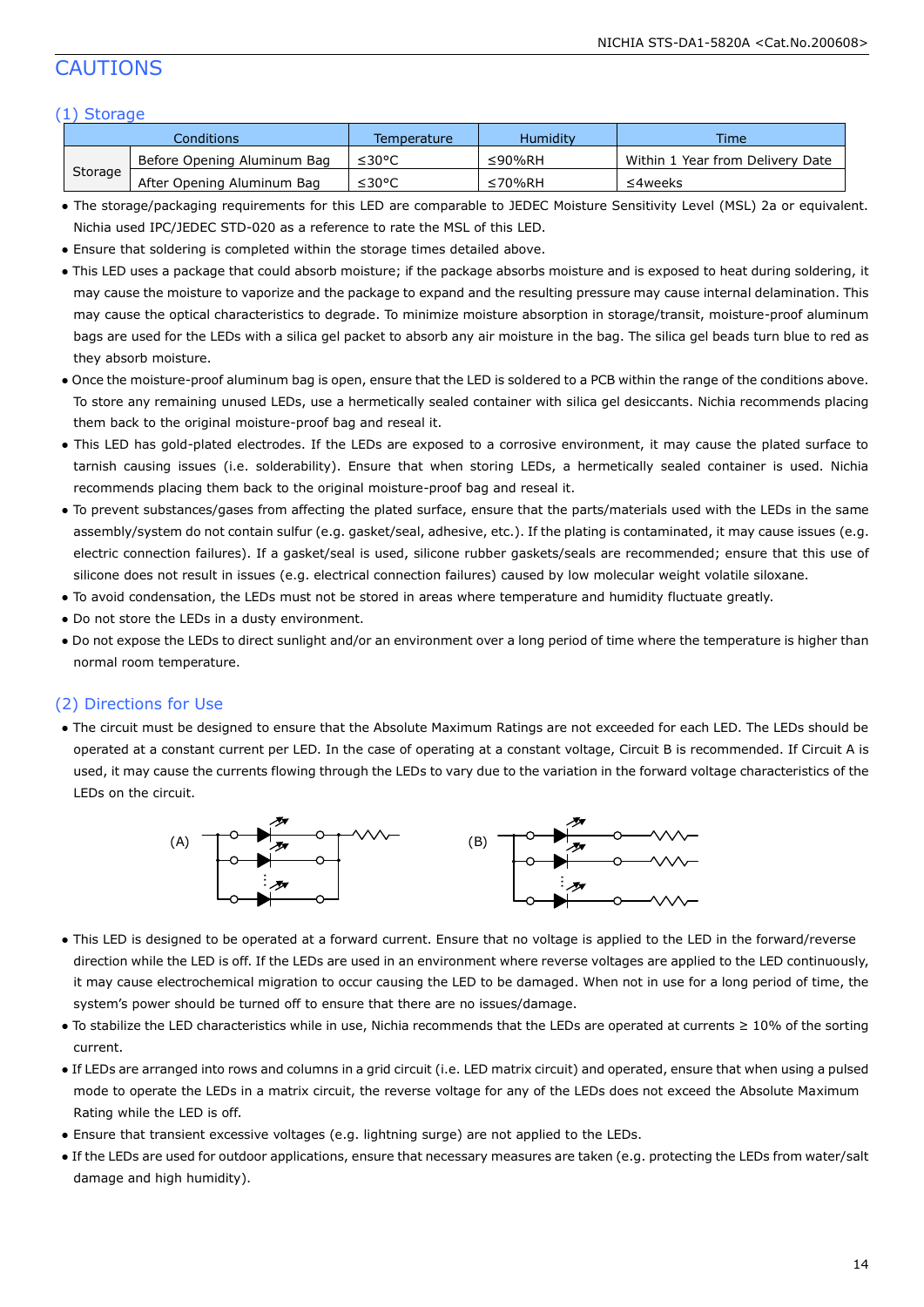### (3) Handling Precautions

- Do not handle the LEDs with bare hands as it will contaminate the LED surface and may affect the optical characteristics: it might cause the LED to be deformed and/or the bump to break, which will cause the LED not to illuminate.
- This LED uses a silicone resin for the encapsulating resin; the silicone is very soft. If an object (e.g. hand, nozzle, tweezers, etc.) comes in contact with the surface of the encapsulating resin when handling an LED, it may cause damage to the encapsulating resin surface (e.g. cut, scratch, chip, crack, delamination, and deformation). If force is applied to the encapsulating resin, it may cause the internal connection to fail causing a catastrophic failure (i.e. the LED not to illuminate). Ensure that when handling LEDs, the encapsulating resin does not have contact with any object that may cause this damage (e.g. hand, tweezers, pick-and-place nozzle, etc.) and is not exposed to excessive force.
- Dropping may cause damage to the LED (e.g. deformation).
- Do not stack assembled PCBs together. Otherwise, it may cause damage to the resin (e.g. cut, scratch, chip, crack, delamination and deformation) and the internal connection to fail causing a catastrophic failure (i.e. the LED not to illuminate).

## (4) Design Consideration

- If the LEDs are soldered to a PCB and the PCB assembly is bent (e.g. PCB depaneling process), it may cause the LED package to break. The PCB layout should be designed to minimize the mechanical stress on the LEDs when the PCB assembly is bent/warped.
- The amount of mechanical stress exerted on the LED from depaneling may vary depending on the LED position/orientation on the PCB assembly (e.g. especially in areas near V-groove scores). The PCB layout should be designed to minimize the mechanical stress on the LEDs when the PCB is separated into individual PCB assemblies.
- To separate a PCB populated with the LEDs, use a specially designed tool. Do not break the PCB by hand.
- Volatile organic compounds that have been released from materials present around the LEDs (e.g. housing, gasket/seal, adhesive, secondary lens, lens cover, etc.) may penetrate the LED lens and/or encapsulating resin. If the LEDs are being used in a hermetically sealed environment, these volatile compounds can discolor after being exposed to heat and/or photon energy and it may greatly reduce the LED light output and/or color shift. In this case, ventilating the environment may improve the reduction in light output and/or color shift. Perform a light-up test of the chosen application for optical evaluation to ensure that there are no issues, especially if the LEDs are planned to be used in a hermetically sealed environment.
- The characteristics of the LEDs (e.g. chromaticity, etc.) will vary depending on how the LEDs are designed into the application (e.g. secondary lens, luminaire cover/housing, etc. for ease of dissipation), how they were assembled, under what conditions/environments they are used (e.g. operating current/temperature, etc.), and how long they have been used (e.g. storage/operating hours, etc.). To ensure that there are no issues (e.g. deviations/changes in the characteristics, etc.) with the chosen application, perform a sufficient verification prior to use.
- Ensure that the chosen soldering pad pattern has a solder mask which does not cover the copper pads that the LED will be attached to or the area underneath the LED.

(Non Solder Mask Defined [NSMD] pads are recommended; see the figure below.)

### **Refer to the relevant application notes. To access the application notes, go to the Technical Suggestions And Recommendations section of Nichia's website.**

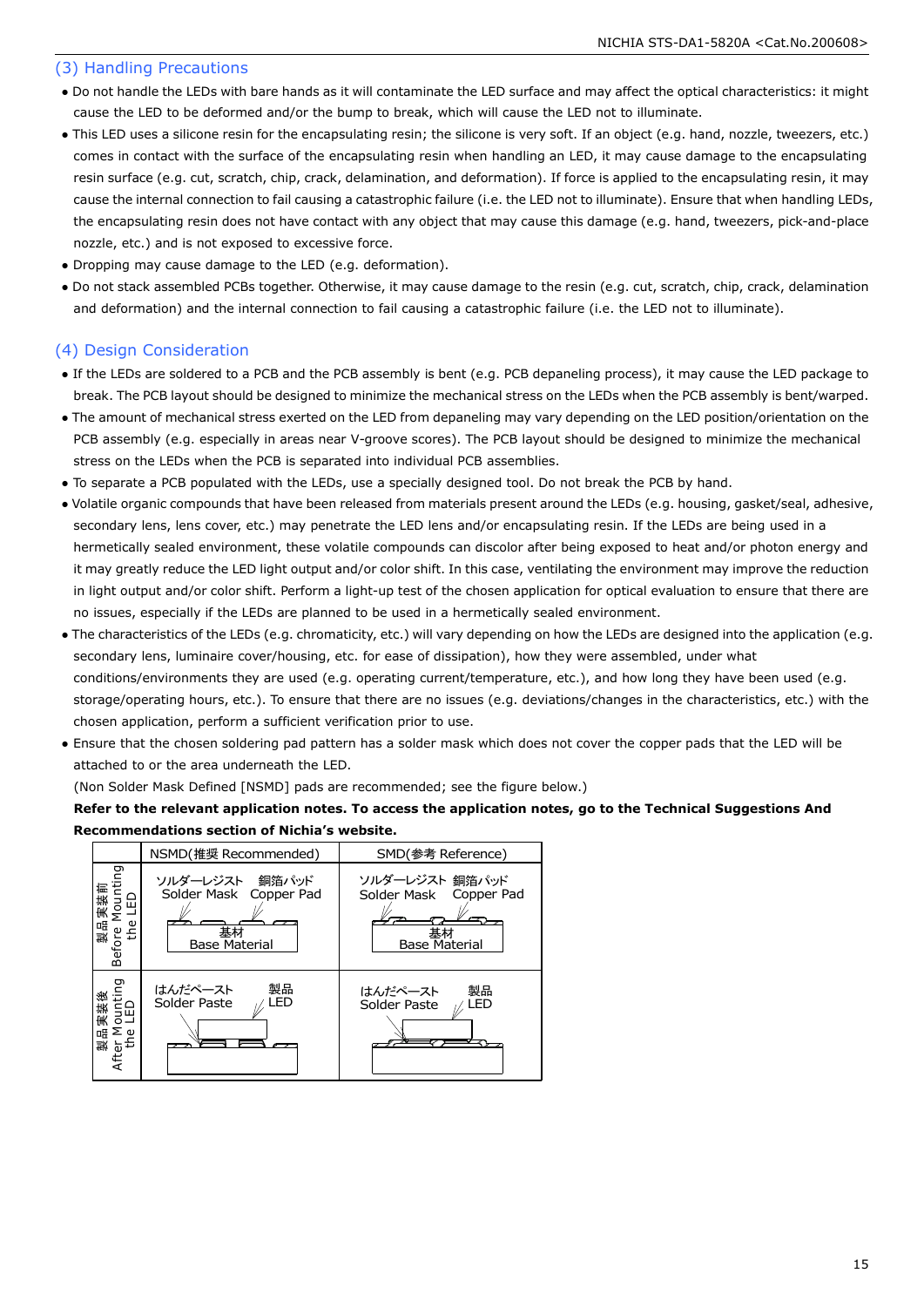### (5) Electrostatic Discharge (ESD)

- This LED is sensitive to transient excessive voltages (e.g. ESD, lightning surge). If this excessive voltage occurs in the circuit, it may cause the LED to be damaged causing issues (e.g. the LED to become dimmer or not to illuminate [i.e. catastrophic failure]). Ensure that when handling the LEDs, necessary measures are taken to protect them from an ESD discharge. The following examples are recommended measures to eliminate the charge:
	- Grounded wrist strap, ESD footwear, clothes, and floors
	- Grounded workstation equipment and tools
	- ESD table/shelf mat made of conductive materials
- Ensure that all necessary measures are taken to prevent the LEDs from being exposed to transient excessive voltages (e.g. ESD, lightning surge):
	- tools, jigs, and machines that are used are properly grounded
	- appropriate ESD materials/equipment are used in the work area
	- the system/assembly is designed to provide ESD protection for the LEDs
- If the tool/equipment used is an insulator (e.g. glass cover, plastic, etc.), ensure that necessary measures have been taken to protect the LED from transient excessive voltages (e.g. ESD). The following examples are recommended measures to eliminate the charge:
	- Dissipating static charge with conductive materials
	- Preventing charge generation with moisture
	- Neutralizing the charge with ionizers
- To detect if an LED was damaged by transient excess voltages (i.e. an ESD event during the system's assembly process), perform a characteristics inspection (e.g. forward voltage measurement, light-up test) at low current (≤1mA).
- Failure Criteria:  $V_F < 2.0V$  at I $_F = 0.5mA$

If any one or more dice, except for the red die, are damaged by transient excess voltages (e.g. ESD), it will cause:

- the leakage current to increase
- the Forward Voltage  $(V_F)$  to decrease
- the LED not to illuminate at a low current

### (6) Thermal Management

- The Absolute Maximum Junction Temperature  $(T<sub>J</sub>)$  must not be exceeded under any circumstances. The increase in the temperature of an LED while in operation may vary depending on the PCB thermal resistance and the density of LEDs on the PCB assembly. Ensure that when using the LEDs for the chosen application, heat is not concentrated in an area and properly managed in the system/assembly.
- The operating current should be determined by considering the temperature conditions surrounding the LED (i.e. TA). Ensure that when operating the LED, proper measures are taken to dissipate the heat.
- The following two equations can be used to calculate the LED junction temperature:
	- 1)  $T_J = T_A + R_{\thetaJA} \cdot W$  2)  $T_J = T_C + R_{\theta JC} \cdot W$ 
		- \*TJ=LED Junction Temperature: °C
		- T<sub>A</sub>=Ambient Temperature: °C
		- T<sub>C</sub>=Case Temperature: °C
		- RθJA=Thermal Resistance from Junction to Ambient: °C/W
		- R<sub>θJC</sub>=Thermal Resistance from Junction to T<sub>C</sub> Measurement Point: °C/W
		- W=Input Power(IFXVF): W

T<sub>C</sub> Measurement Point



• Once the LEDs have been soldered to a PCB, it is difficult to measure T<sub>c</sub> due to the location of the T<sub>c</sub> measurement point. Refer **to the relevant application notes for other methods of determining the TJ. To access the application notes, go to the Technical Suggestions And Recommendations section of Nichia's website.**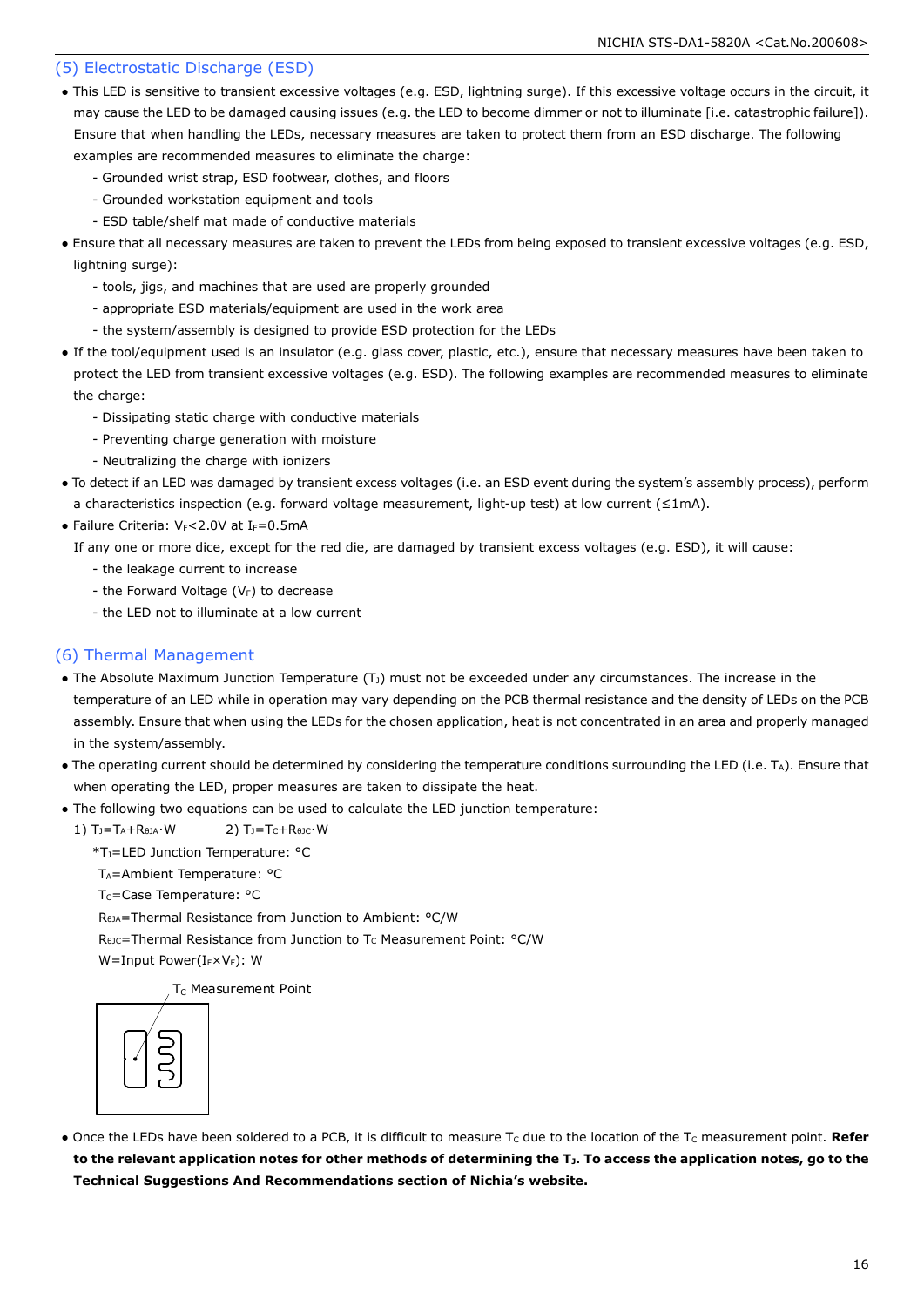### (7) Cleaning

- Do not clean the LEDs with water, benzine and/or thinner.
- To clean the LEDs, use isopropyl alcohol (IPA). If another solvent is used, it may cause the LED package/resin to be damaged causing issues; ensure that sufficient verification is performed prior to use. Additionally, ensure that the solvent being used does not cause any other issues (e.g. CFC-based solvents are heavily regulated).
- If an LED is contaminated (e.g. dust/dirt), use a cloth soaked with isopropyl alcohol (IPA). Ensure that the cloth is firmly squeezed before wiping the LED.
- Do not clean the LEDs with an ultrasonic cleaner. If cleaning must be done, ensure that sufficient verification is performed by using a finished assembly with LEDs to determine cleaning conditions (e.g. ultrasonic power, LED position on the PCB assembly) that do not cause an issue.

### (8) Eye Safety

- There may be two important international specifications that should be noted for safe use of the LEDs: IEC 62471:2006 Photobiological safety of lamps and lamp systems and IEC 60825-1:2001 (i.e. Edition 1.2) Safety of Laser Products - Part 1: Equipment Classification and Requirements. Ensure that when using the LEDs, there are no issues with the following points:
	- LEDs have been removed from the scope of IEC 60825-1 since IEC 60825-1:2007 (i.e. Edition 2.0) was published. However, depending on the country/region, there are cases where the requirements of the IEC 60825-1:2001 specifications or equivalent must be adhered to.
	- LEDs have been included in the scope of IEC 62471:2006 since the release of the specification in 2006.
	- Most Nichia LEDs will be classified as the Exempt Group or Risk Group 1 according to IEC 62471:2006. However, in the case of high-power LEDs containing blue wavelengths in the emission spectrum, there are LEDs that will be classified as Risk Group 2 depending on the characteristics (e.g. radiation flux, emission spectrum, directivity, etc.)
	- If the LED is used in a manner that produces an increased output or with an optic to collimate the light from the LED, it may cause damage to the human eye.
- If an LED is operated in a manner that emits a flashing light, it may cause health issues (e.g. visual stimuli causing eye discomfort). The system should be designed to ensure that there are no harmful effects on the human body.